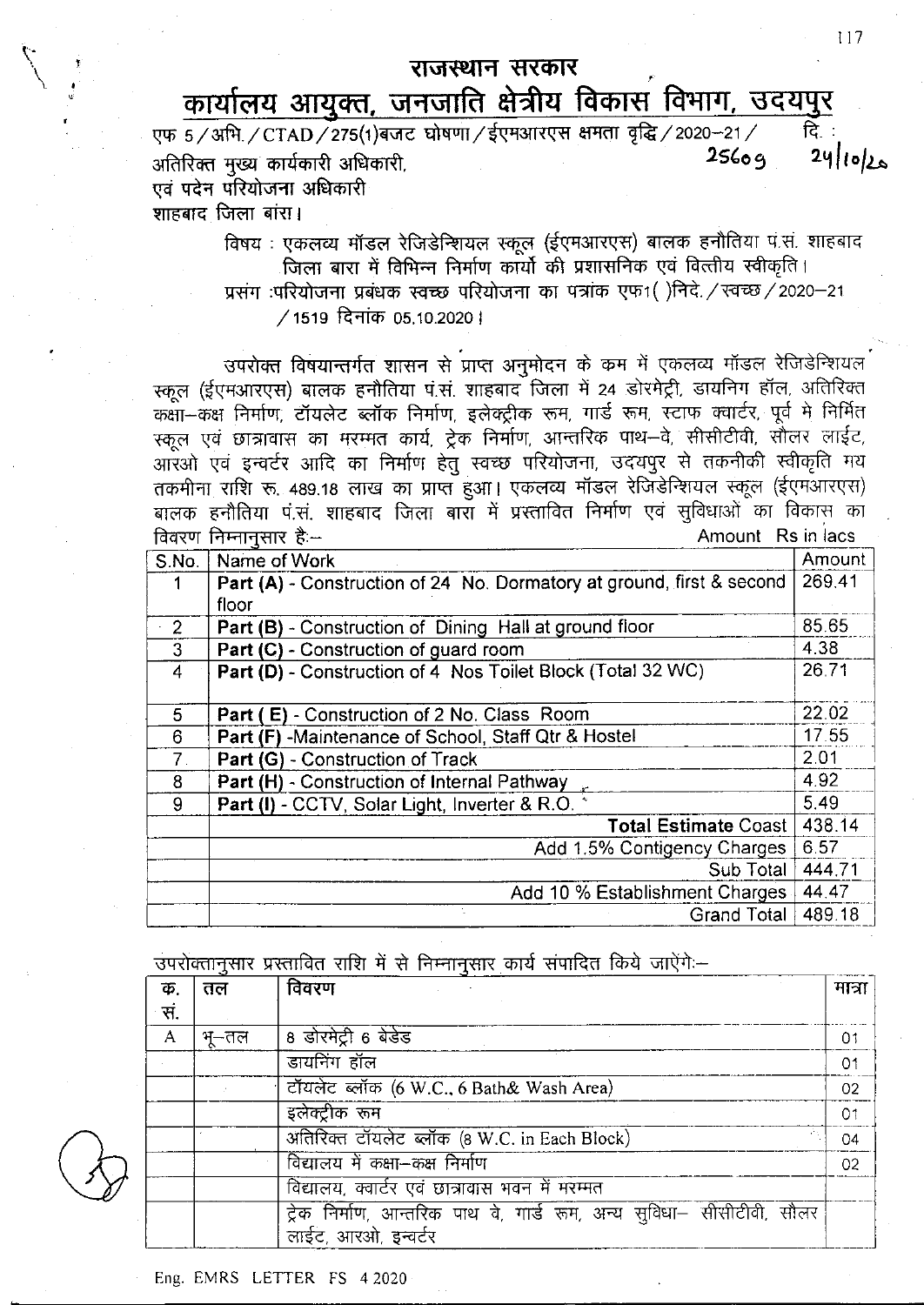| B |         | प्रथम तल   8 डोरमेट्री 6 बेडेड           | 18             |
|---|---------|------------------------------------------|----------------|
|   |         |                                          | 01'            |
|   |         | टॉयलेट ब्लॉक (6 W.C., 6 Bath& Wash Area) | 02             |
|   |         | इलेक्ट्रीक रूम                           | 01             |
|   |         | वेटिंग रूम                               | 01             |
|   | द्वितीय | 8 डोरमेट्री 6 बेडेड                      | 01             |
|   | तल      |                                          |                |
|   |         | टॉयलेट ब्लॉक (6 W.C., 6 Bath& Wash Area) | 02             |
|   |         | इलेक्ट्रीक रूम                           | 01             |
|   |         | वेटिंग रूम                               | O <sub>1</sub> |

स्वच्छ परियोजना, उदयपुर से तकनीकी स्वीकृति मय तकमीना राशि रू. 489.18 लाख की प्राप्त होने से निम्नांकित तालिका के कॉलम संख्यां-3 मे वर्णित कार्य हेतु तकनीकी स्वीकृति अनुसार कॉलम संख्या-5 में वर्णित राशि की प्रशासनिक एवं वित्तीय स्वीकृति निम्नानुसार जारी की जाती है –

|      |      |                                                                                                                                                                                                                                                                                                                                                                                                |                                                                 | (सारा लाखा म) |
|------|------|------------------------------------------------------------------------------------------------------------------------------------------------------------------------------------------------------------------------------------------------------------------------------------------------------------------------------------------------------------------------------------------------|-----------------------------------------------------------------|---------------|
| क्र, | जिला | स्थान                                                                                                                                                                                                                                                                                                                                                                                          | तकनीकी स्वीकृति                                                 |               |
| स.   |      |                                                                                                                                                                                                                                                                                                                                                                                                |                                                                 |               |
|      |      |                                                                                                                                                                                                                                                                                                                                                                                                | क्र / दि                                                        | राशि          |
|      | 2    | 3                                                                                                                                                                                                                                                                                                                                                                                              |                                                                 | 5             |
|      | बारा | रेजिडेन्शियल<br>एकलव्य<br>मॉडल<br>स्कूल<br>(ईएमआरएस) बालक हनौतिया पं.सं. शाहबाद<br>जिला बारा में 24 डोरमेट्री, डायनिग<br>हॉल,<br>अतिरिक्त कक्षा--कक्ष निर्माण, टॉयलेट ब्लॉक<br>निर्माण, इलेक्ट्रीक रूम, गार्ड रूम, ट्रेक निर्माण,<br>आन्तरिक पाथ-वे, सीसीटीवी, सौलर लाईट,<br>आरओ एवं इन्वर्टर आदि निर्माण<br>निर्मित स्टाफ क्वार्टर,<br>मे<br>पुर्व<br>स्कल<br>एव<br>छात्रावास का मरम्मत कार्य | P.O./Swach<br>Shahabad/Technical/<br>2020-<br>21/323/05.10.2020 | 489.18        |

उपरोक्त कार्य पर राशि का व्यय संविधान की धारा 275(1) मद अन्तर्गत शासन की स्वीकृति संख्या 118 ⁄ वर्ष 2019–20 में एकलव्य मॉडल रेजिडेन्शियल विद्यालयों की मरम्मत एवं निर्माण कार्य हेंतु प्राप्त राशि रू. 1500.00 लाख में से उपरोक्त कार्य की स्वीकृत लागत राशि रूपये 489.18 लाख की 50 प्रतिशत राशि 244.60 लाख (अक्षरे दो करोड चंवालिस लाख साठ हजार रू.) निदेशक स्वच्छ परियोजना, उदयपुर को हस्तांतरित करने की स्वीकृति प्रदान की जाती है। <del>शर्ते</del>—

- 1. यदि कोई कार्य अन्य किसी स्त्रोत से पूर्व में स्वीकृत हो गया हो तो अविलम्ब सूचित करें। यदि दोहरा व्यय होता है तो इसकी जिम्मेदारी कार्यकारी एजेन्सी की रहेगी।
- 2. राशि का उपयोग स्वीकृत कार्यो पर ही ड्राईंग, तकमीना एवं तकनीकी स्वीकृति अनुसार किया जावे। तकनीकी स्वीकृति के क्रम मे जारी कार्यादेश एवं अन्य नियमानुसार राशि से अधिक व्यय इस विभाग की पूर्वानुमति के बिना नही किया जावें।
- 3. रेन वाटर हार्वेस्टिंग सिस्टम अनिवार्य रूप से बनाया जावें।
- 4. राजस्थान लोक उपापन मे पारदर्शिता अधिनियम 2012, संशोधन 2013 एवं सामान्य लेखा व वित्तीय नियमो की पालना सुनिश्चित करते हुए कार्य का सम्पादन **गुणवत्ता पूर्वक** किया जावें।
- 5. स्वीकृत कार्यो का third party inspection समय-समय पर करवाया जायेगा। inspection के समय आवश्यक सूचनाएं कार्यकारी एजेन्सी द्वारा निरीक्षण दल को उपलब्ध करवाई जावेगी। निरीक्षण में पाई गई कमियों को दुरस्त/ठीक करने की जिम्मेदारी कार्यकारी एजेन्सी की होगी।
- 6. कार्य पूर्ण होने पर उपयोगिता व कार्य पूर्णता प्रमाण–पत्र के साथ बचत राशि जनजाति क्षेत्रीय विकास विभाग को पुनः लौटाई जावे।